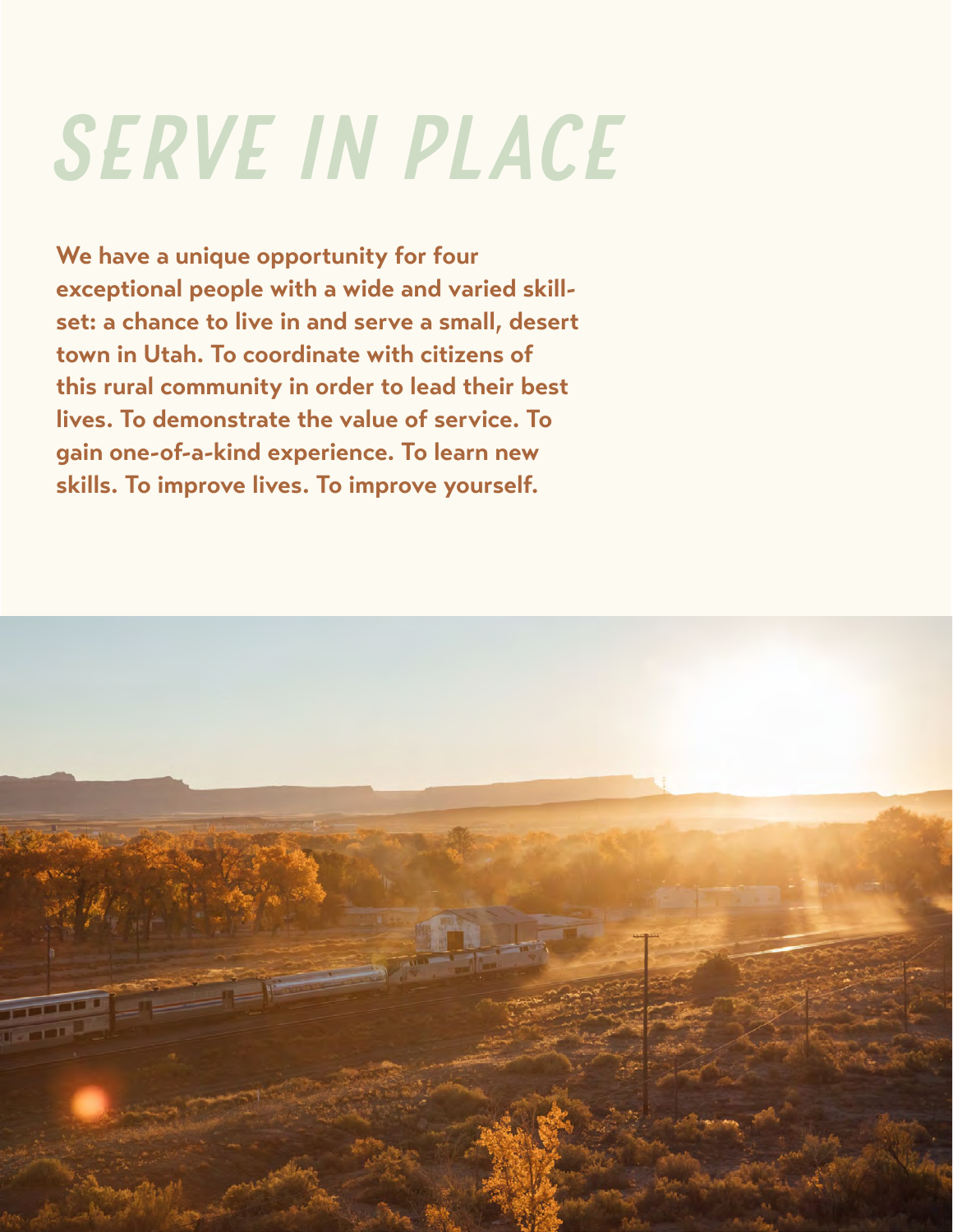

**We believe our desert town is a hidden gem, but there's always work to be done. And we'd like to do that work with you. We're looking for four individuals to serve as AmeriCorps members together to:**

- tutor local kids
- beautify old and build new community spaces, projects, and housing
- organize community events
- grow a community food garden and host community meals
- coordinate with our partners like the local schools and businesses
- and much, much more...

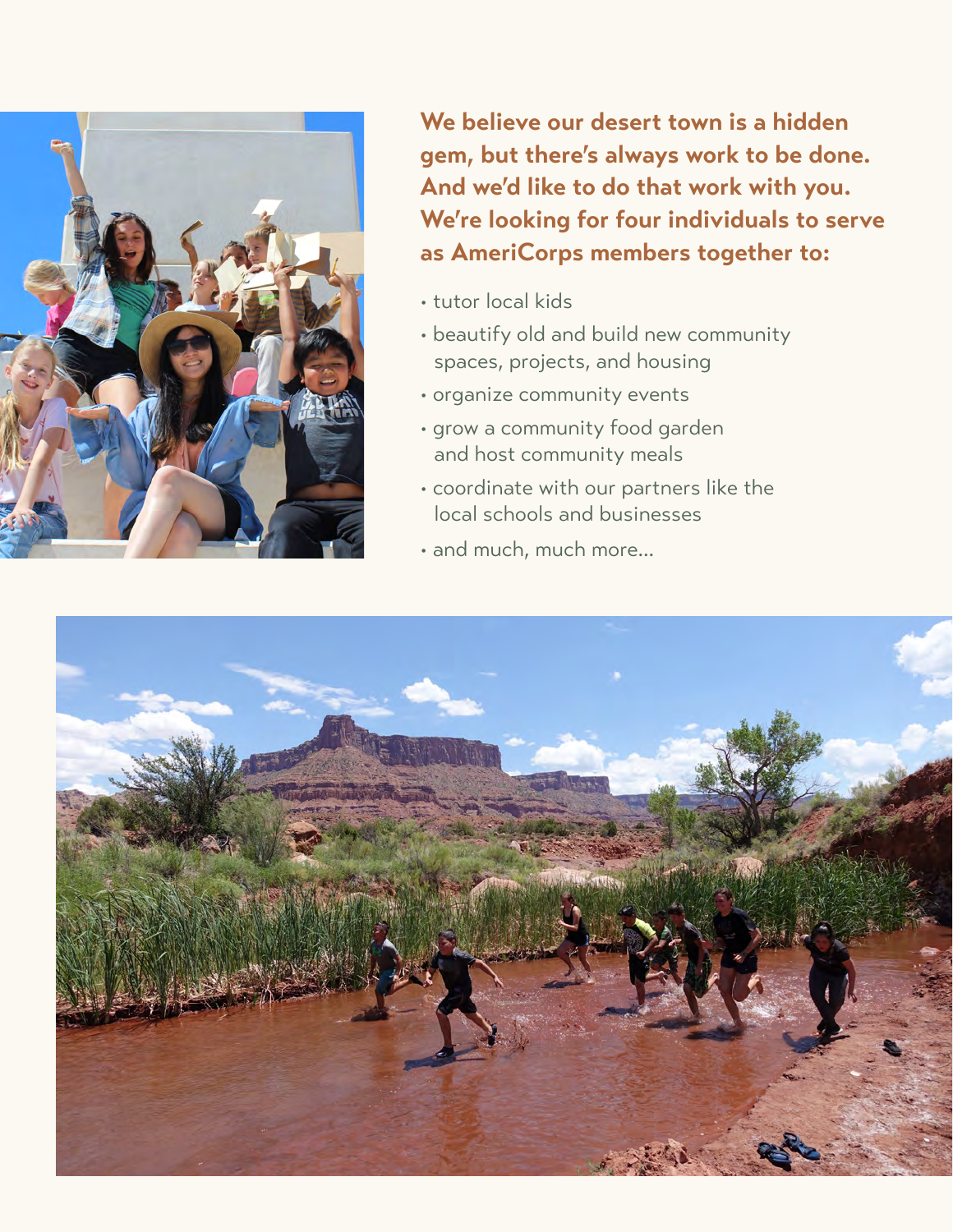## *who we are*

As a community organization, **[pact](https://www.greenriverpact.org/)** works with residents to offer locally-driven solutions to the needs of Green River. We currently respond to these needs through youth programming, food programming, a thrift store, and affordable apartments. Through the support of our town, pact strives to reach the potential in all of us.

**[Epicenter](http://ruralandproud.org)** stewards creative initiatives that honor the past, strengthen the present, and build the future that we envision with our community. Epicenter is a vibrant hub for rural investment and cultural exploration of southeastern Utah. Beyond home, we advocate for rural communities and contribute to the dialogue on contemporary place-based work.



**Together, Epicenter and pact are always looking for new ways to serve our community and to help citizens shape their own future. That's where you come in.**

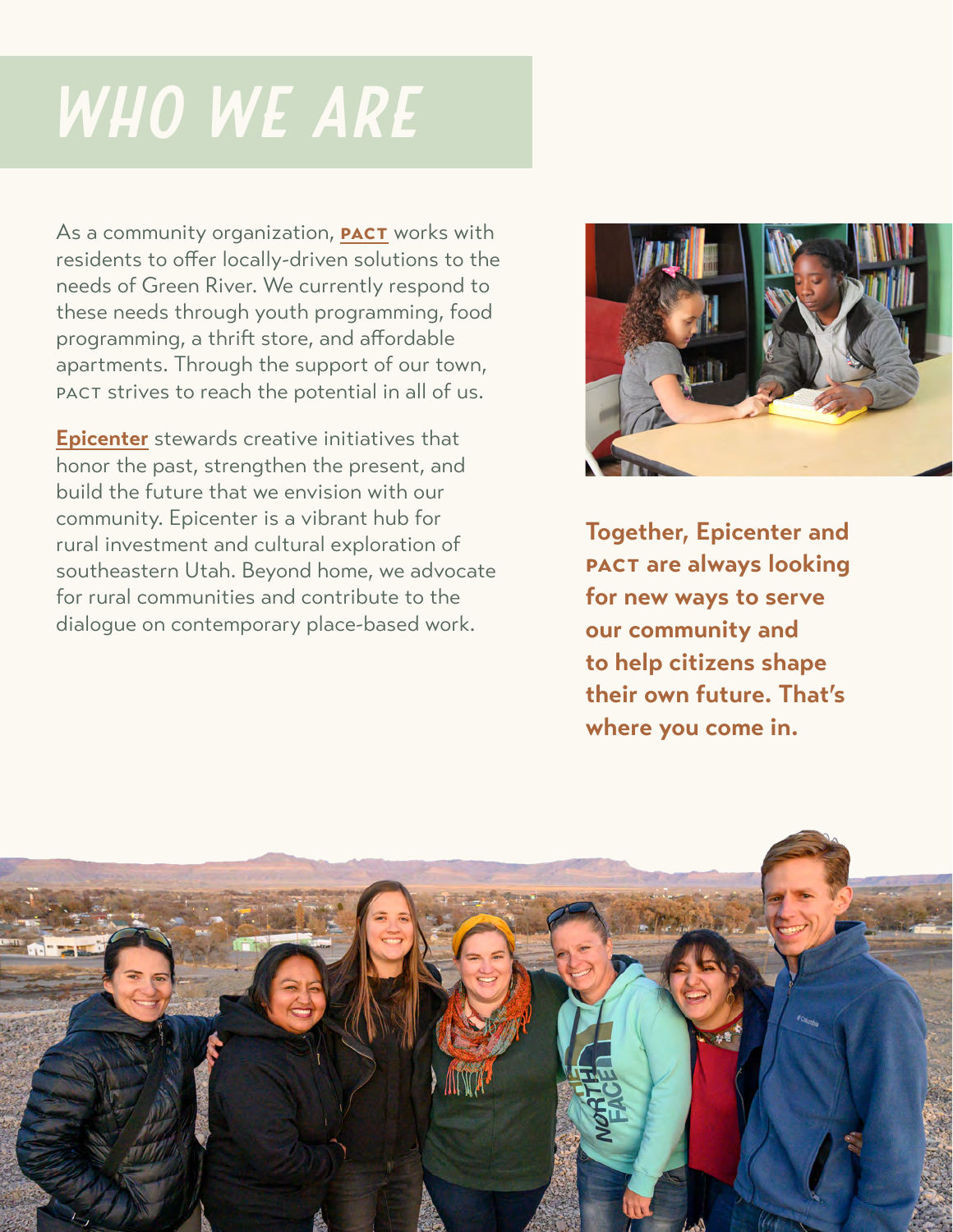## *who you are*

**You love rural towns and the desert. Bonus points for loving Green River!**

**You have an eye for detail, a mind for problem solving, and an eagerness to serve.**

**You have great people skills. Spanish is a plus!**

**You dream of open spaces, big skies, bold landscapes, and promising futures.**

**You thrive working with others on a team.**





## *service details:*

- Begins as early as August 3, 2020.
- 12 month commitment with a minimum of 1700 hours
- 14,279 annual stipend with flexible paid time off
- Facilitated professional & personal development
- Mentorship from two rural non-profit Executive Directors
- Access to discounted river rafting trips, regional arts performances, and more
- Mileage reimbursement for service-related travel
- Medical insurance provided, if needed
- Assistance in securing housing (typical monthly costs \$325/ month including utilities)